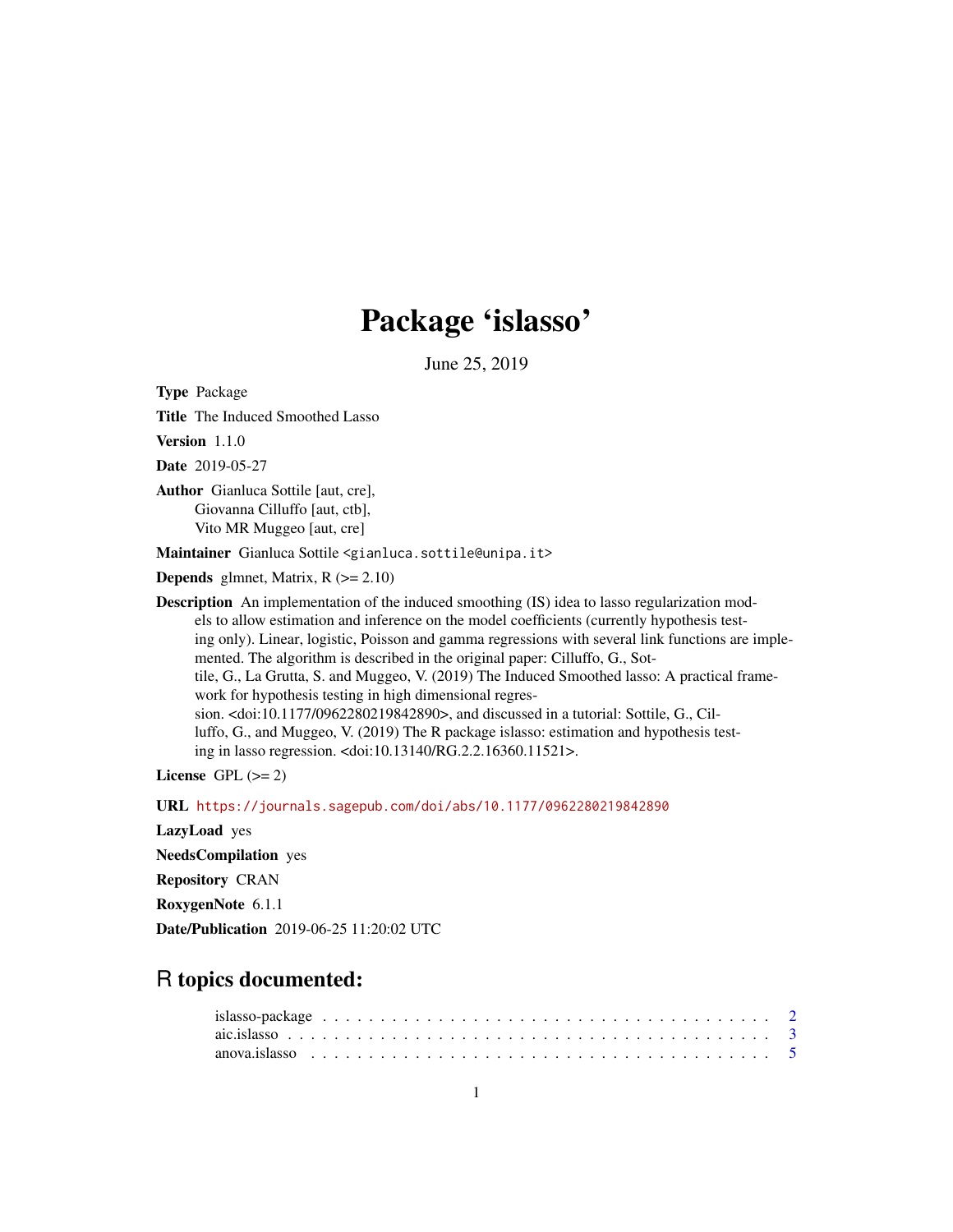# <span id="page-1-0"></span>2 islasso-package

| Index | 18 |  |
|-------|----|--|

| The Induced Smoothed lasso: A practical framework for hypothesis<br>islasso-package<br>testing in high dimensional regression |  |
|-------------------------------------------------------------------------------------------------------------------------------|--|
|-------------------------------------------------------------------------------------------------------------------------------|--|

### Description

This package implements an induced smoothed approach for hypothesis testing in lasso regression.

#### Details

| Package: | islasso    |
|----------|------------|
| Type:    | Package    |
| Version: | 1.1.0      |
| Date:    | 2019-05-27 |
| License: | $GPL-2$    |

[islasso](#page-8-1) is used to fit generalized linear models with a L1-penalty on (some) regression coefficients. Along with point estimates, the main advantage is to return the full covariance matrix of estimate. The resulting standard errors can be used to make inference in the lasso framework. The main function is [islasso](#page-8-1) and the correspoinding fitter function [islasso.fit](#page-8-2), and many auxiliary functions are implemented to summarize and visualize results: [summary.islasso](#page-15-1), [predict.islasso](#page-12-1), [coef.islasso](#page-8-2), [fitted.islasso](#page-8-2), [logLik.islasso](#page-8-2), [AIC.islasso](#page-8-2), [deviance.islasso](#page-8-2), [residuals.islasso](#page-8-2).

# Author(s)

Gianluca Sottile based on some preliminary functions by Vito Muggeo.

Maintainer: Gianluca Sottile <gianluca.sottile@unipa.it>

#### References

Cilluffo, G, Sottile, G, S, La Grutta, S and Muggeo, VMR (2019). *The Induced Smoothed lasso: A practical framework for hypothesis testing in high dimensional regression*. Statistical Methods in Medical Research, DOI: 10.1177/0962280219842890.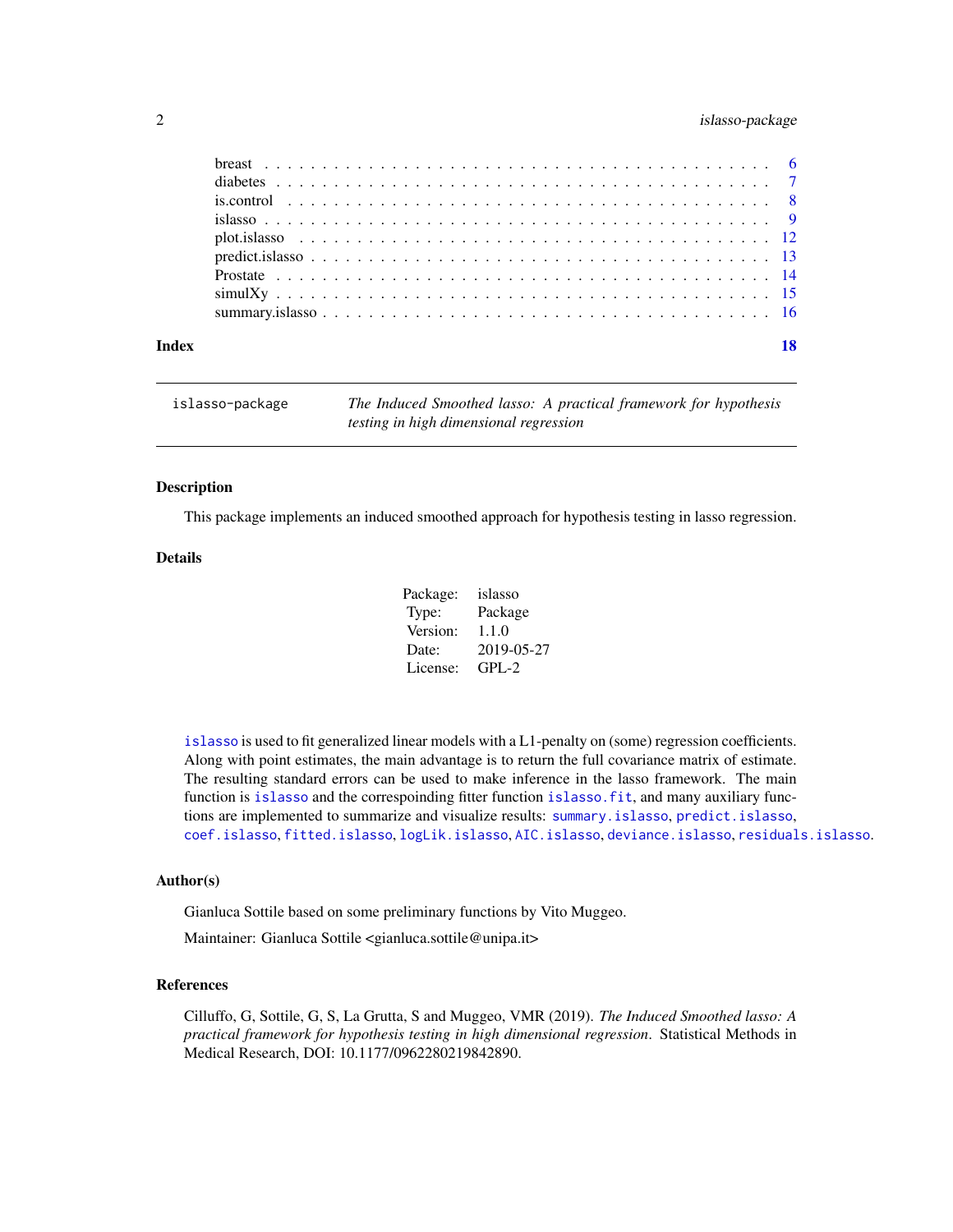#### <span id="page-2-0"></span>aic.islasso 3

Sottile, G, Cilluffo, G, Muggeo, VMR (2019). *The R package islasso: estimation and hypothesis testing in lasso regression*. Technical Report on ResearchGate. doi:10.13140/RG.2.2.16360.11521.

### Examples

```
set.seed(1)
n < - 100p \le -100p1 <- 20 #number of nonzero coefficients
coef.veri <- sort(round(c(seq(.5, 3, l=p1/2), seq(-1, -2, l=p1/2)), 2))
sigma <-1coef <- c(coef.veri, rep(0, p-p1))
X <- matrix(rnorm(n*p), n, p)
mu <- drop(X%*%coef)
y <- mu + rnorm(n, 0,sigma)
lambda <- 2
o <- islasso(y~-1+X, family=gaussian, lambda=lambda)
o
summary(o)
```

| Optimization for the selection of the tuning parameter<br>aic.islasso |
|-----------------------------------------------------------------------|
|-----------------------------------------------------------------------|

### Description

This function performs a minimization of the AIC/BIC criterion for selecting the tuning parameter in "islasso".

#### Usage

```
aic.islasso(object, method = c("aic", "bic"), interval, y, X,
 intercept = FALSE, family = gaussian(), alpha = 1, offset,
 weights, unpenalized, control = is.control())
```

| object   | a fitted model object of class "islasso".                                                                                                                                                                         |
|----------|-------------------------------------------------------------------------------------------------------------------------------------------------------------------------------------------------------------------|
| method   | the criterion to optimize, AIC or BIC.                                                                                                                                                                            |
| interval | the lower and upper limits of $\lambda$ wherein the AIC/BIC criterion should be opti-<br>mized. Can be missing, if object has been obtained via cross-validation (and<br>therefore includes the range of lambdas) |
| V        | if object is missing, the response vector of length n.                                                                                                                                                            |
| Χ        | if object is missing, the design matrix of dimension $n * p$ .                                                                                                                                                    |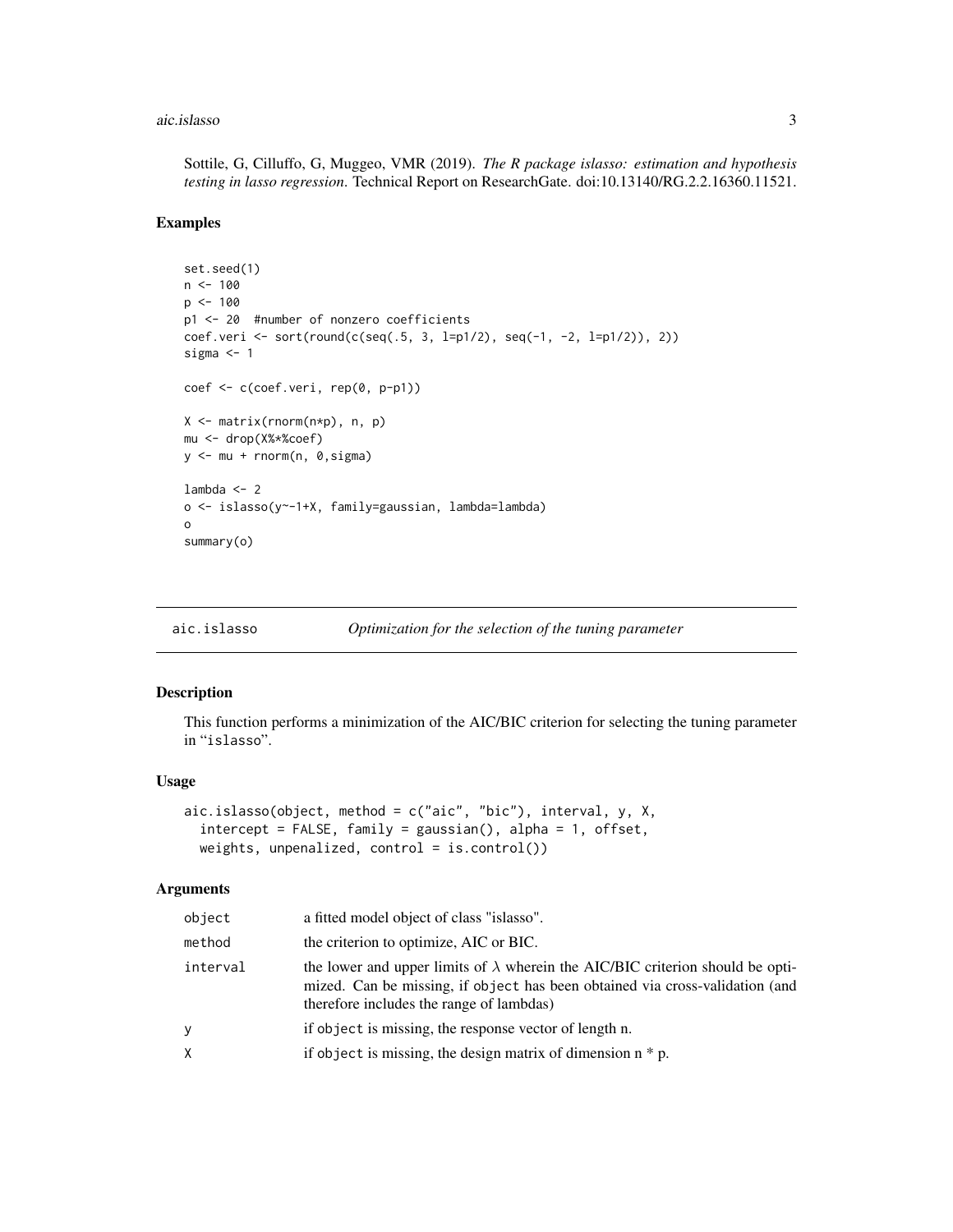<span id="page-3-0"></span>

| intercept   | if object is missing, if TRUE the intercept is added to the model matrix.                                                                                                                            |  |
|-------------|------------------------------------------------------------------------------------------------------------------------------------------------------------------------------------------------------|--|
| family      | if object is missing, a description of the error distribution, family=gaussian,<br>family=binomial and family=poisson are implemented with canonical link.                                           |  |
| alpha       | The elasticnet mixing parameter, with $0 \le \alpha \le 1$ . The penalty is defined as                                                                                                               |  |
|             | $(1-\alpha)/2  \beta  _2^2+\alpha  \beta  _1.$                                                                                                                                                       |  |
|             | alpha=1 is the lasso penalty, and alpha=0 the ridge penalty.                                                                                                                                         |  |
| offset      | this can be used to specify an a priori known component to be included in the<br>linear predictor during fitting. This should be NULL or a numeric vector of<br>length equal to the number of cases. |  |
| weights     | observation weights. Default is 1 for each observation.                                                                                                                                              |  |
| unpenalized | a vector used to specify the unpenalized estimators; unpenalized has to be a<br>vector of logicals.                                                                                                  |  |
| control     | a list of parameters for controlling the fitting process (see islasso.control for<br>more details).                                                                                                  |  |
|             |                                                                                                                                                                                                      |  |

#### Details

Minimization of the Akaike Information Criterion (AIC) or Bayesian Information Criterion (BIC) is sometimes employed to select the tuning parameter as an alternative to the cross validation. The model degrees of freedom (not necessarly integers as in the plain lasso) used in AIC/BIC are computed as trace of the hat matrix at convergence.

# Value

the optimal lambda value is returned

#### Author(s)

Gianluca Sottile

Maintainer: Gianluca Sottile <gianluca.sottile@unipa.it>

#### See Also

[islasso.fit](#page-8-2), [coef.islasso](#page-8-2), [summary.islasso](#page-15-1), [residuals.islasso](#page-8-2), [AIC.islasso](#page-8-2), [logLik.islasso](#page-8-2), [fitted.islasso](#page-8-2), [predict.islasso](#page-12-1) and [deviance.islasso](#page-8-2) methods.

# Examples

```
set.seed(1)
n < - 100p <- 100
p1 <- 20 #number of nonzero coefficients
coef.veri <- sort(round(c(seq(.5, 3, l=p1/2), seq(-1, -2, l=p1/2)), 2))
sigma <- 1
coef <- c(coef.veri, rep(0, p-p1))
```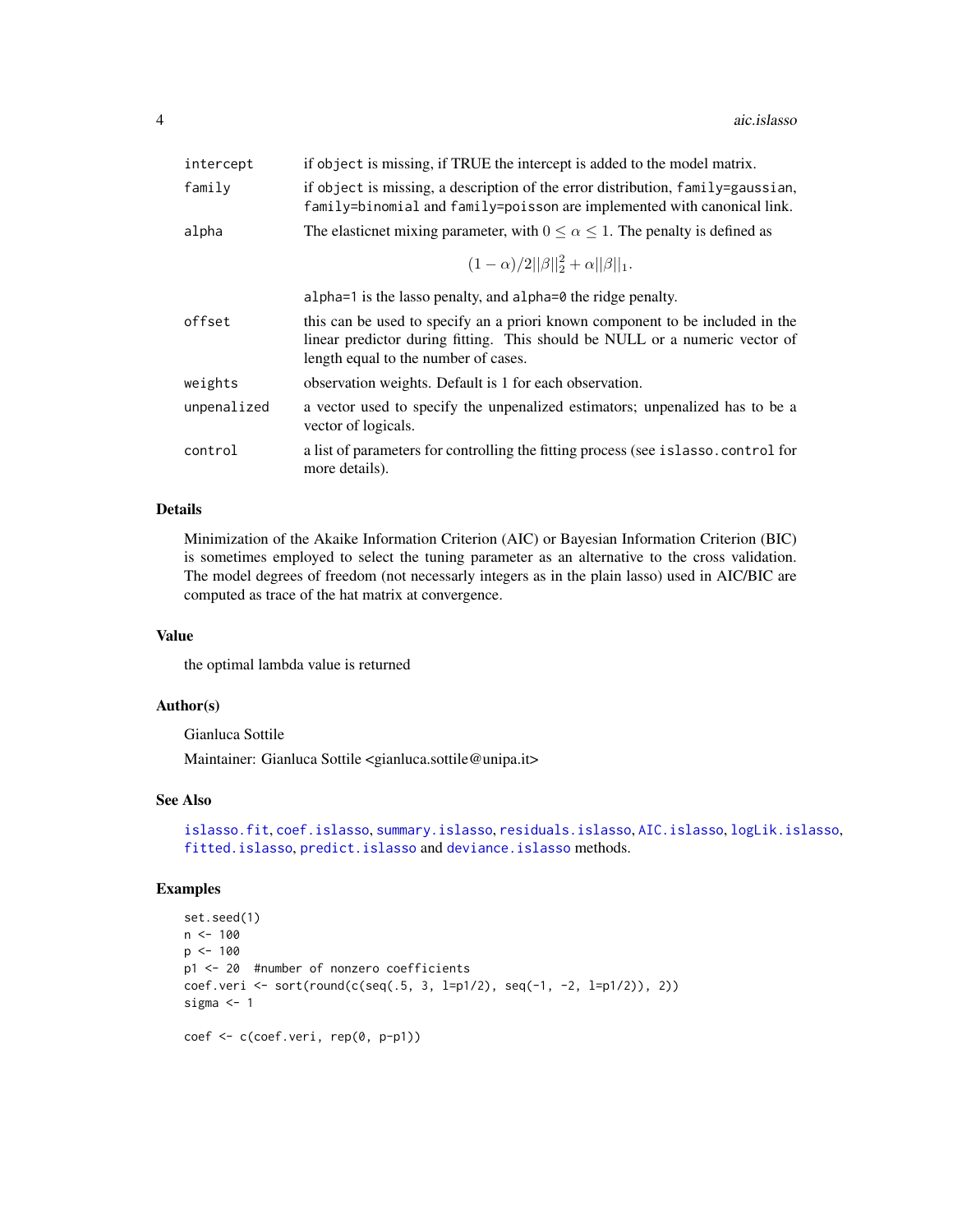#### <span id="page-4-0"></span>anova.islasso 5

```
X <- matrix(rnorm(n*p), n, p)
mu <- drop(X%*%coef)
y <- mu + rnorm(n, 0, sigma)
o \leftarrow islasso(y ~ X)
## Not run:
#use the evaluation interval of the fit
lambda_aic <- aic.islasso(o, method="aic")
#overwrites the evaluation interval for lambda
lambda_bic <- aic.islasso(o, interval=c(.1, 30), method="bic")
## End(Not run)
```
anova.islasso *General Linear Hypotheses method for* islasso *objects*

# Description

General linear hypotheses for linear combinantions of the regression coefficients in islasso fits

#### Usage

## S3 method for class 'islasso' anova(object, A, b, ...)

# Arguments

| object | a fitted model object of class "islasso".                                                                                                                                                                    |
|--------|--------------------------------------------------------------------------------------------------------------------------------------------------------------------------------------------------------------|
| A      | a specification of the linear hypotheses to be tested. Linear functions can be<br>specified by either a single vector (of length p) or by a matrix (of dimension k x<br>p) of one or more linear hypotheses. |
| b      | an optional numeric vector specifying the right hand side of the hypothesis. Can<br>be a scalar.                                                                                                             |
|        | not used.                                                                                                                                                                                                    |

#### Details

For the islasso regression model with coefficients  $\beta$ , the null hypothesis is

$$
H_0: A\beta = b
$$

where A and b are known matrix and vector. A can be a vector and b can be a scalar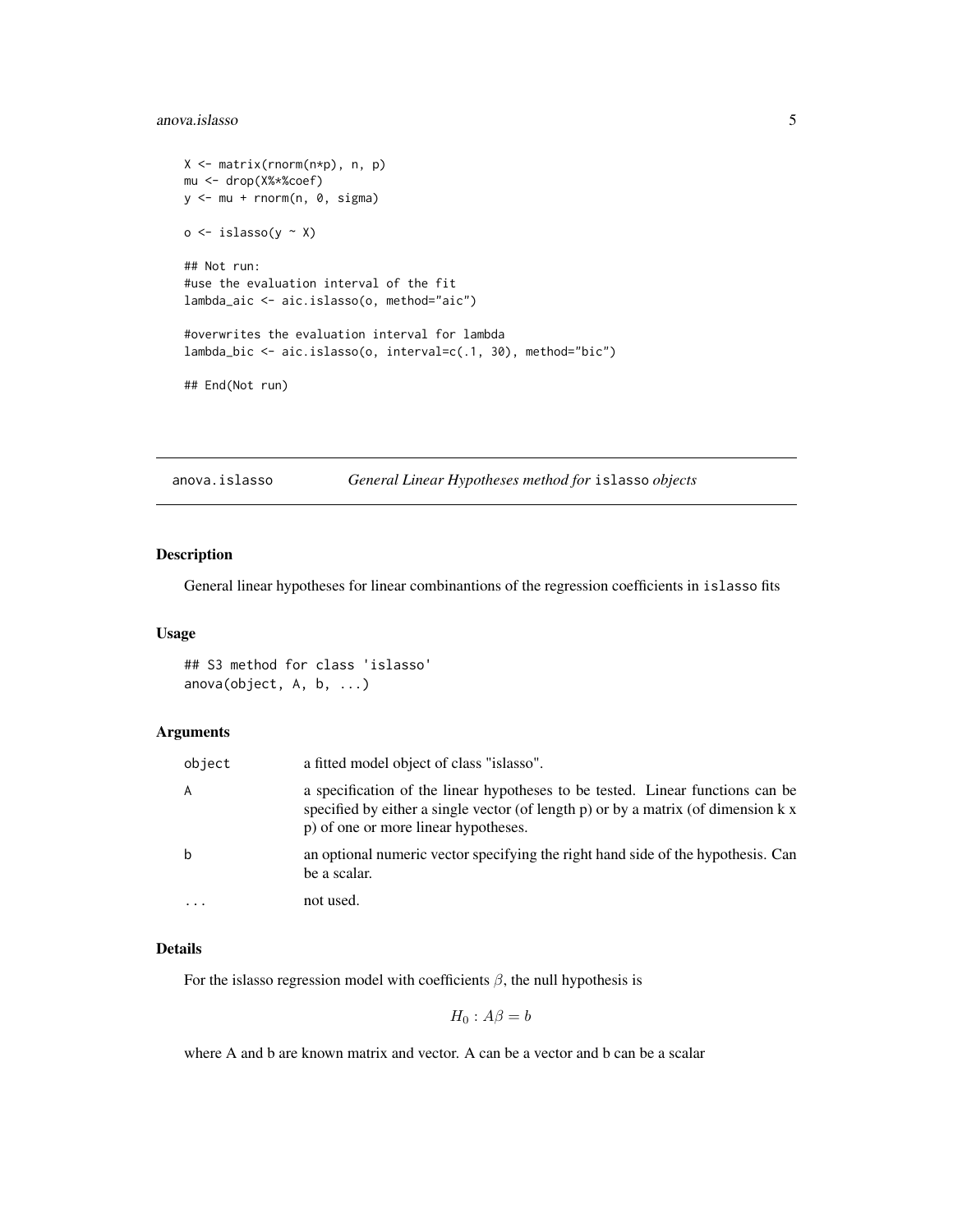**6** breast **breast breast breast breast breast** 

#### Examples

```
## Not run:
set.seed(1)
n < -100p \le -100p1 <- 10 #number of nonzero coefficients
coef.true <- sort(round(c(seq(.5, 3, l=p1/2), seq(-1, -2, l=p1/2)), 2))
sigma <-1coef <- c(coef.true, rep(0, p-p1))
X <- matrix(rnorm(n*p), n, p)
eta <- drop(X %*% coef)
mu <- eta
y \le -mu + rnorm(n, 0, sigma)o <- islasso(y~-1+X, family=gaussian)
A <- rbind(rep(c(1,0), c(10, p-10)),rep(c(0,1), c(10, p-10)))
anova(o, A)
A \le - \text{cbind}(diag(10), matrix(0, 10, p-10))b <- coef.true
anova(o, A, b)
## End(Not run)
```
breast *Breast Cancer microarray experiment*

#### Description

This data set details microarray experiment for 52 breast cancer patients. The binary variable status is used to indicate whether or not the patient has died of breast cancer (status =  $0 =$ did not die of breast cancer, status =  $1 =$  died of breast cancer). The other variables contain the amplification or deletion of the considered genes.

Rather than measuring gene expression, this experiment aims to measure gene amplification or deletion, which refers to the number of copies of a particular DNA sequence within the genome. The aim of the experiment is to find out the key genomic factors involved in agressive and nonagressive forms of breast cancer.

The experiment was conducted by the Dr.\ John Bartlett and Dr.\ Caroline Witton in the Division of Cancer Sciences and Molecular Pathology of the University of Glasgow at the city's Royal Infirmary.

#### Usage

data(breast)

<span id="page-5-0"></span>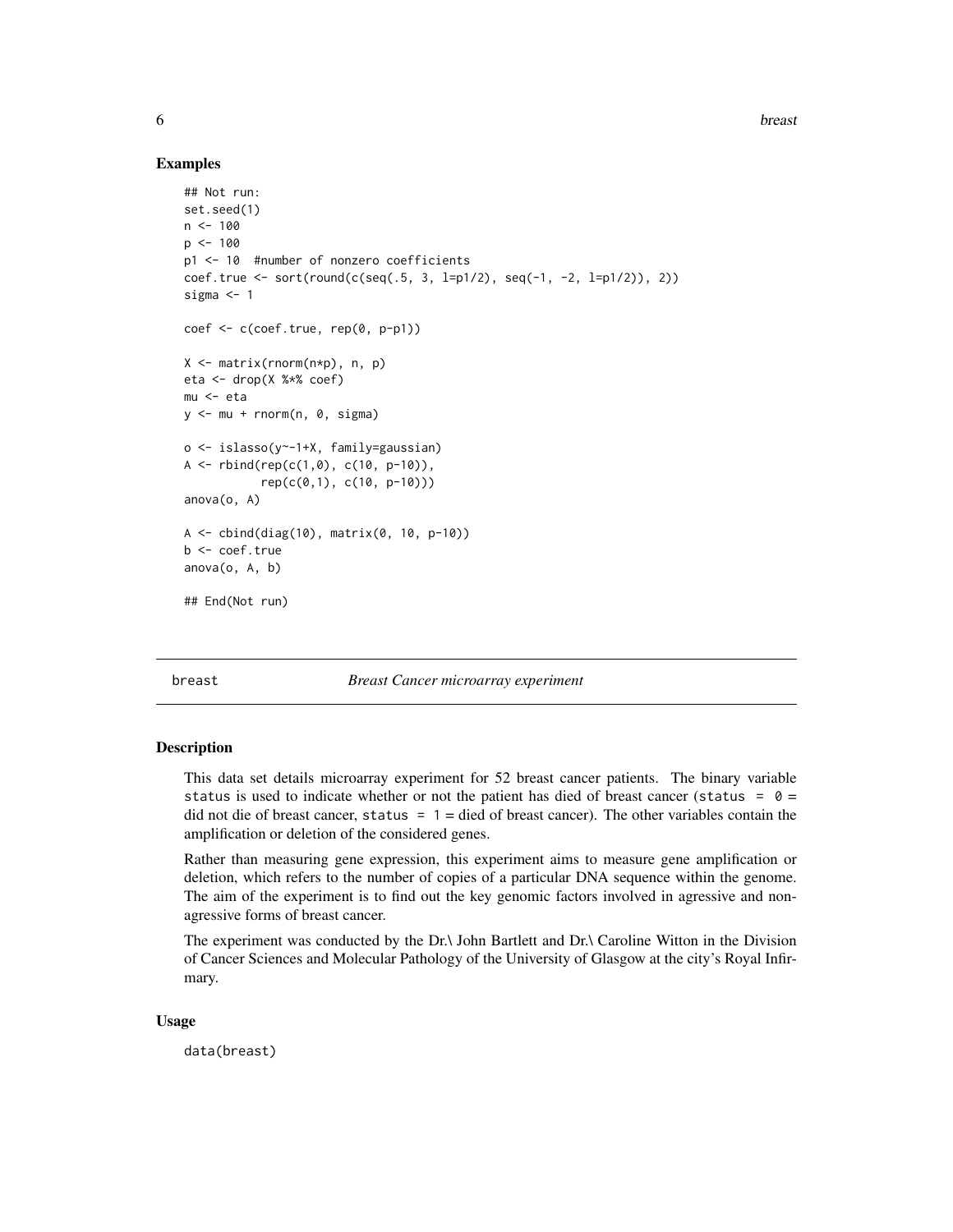#### <span id="page-6-0"></span>diabetes **7**

# Source

Dr. John Bartlett and Dr. Caroline Witton, Division of Cancer Sciences and Molecular Pathology, University of Glasgow, Glasgow Royal Infirmary.

### References

Augugliaro L., Mineo A.M. and Wit E.C. (2013) *dgLARS: a differential geometric approach to sparse generalized linear models*, *Journal of the Royal Statistical Society. Series B.*, Vol 75(3), 471-498.

Wit E.C. and McClure J. (2004) "Statistics for Microarrays: Design, Analysis and Inference" Chichester: Wiley.

diabetes *Blood and other measurements in diabetics*

### Description

The diabetes data frame has 442 rows and 3 columns. These are the data used in the Efron et al "Least Angle Regression" paper.

#### Format

This data frame contains the following columns:

- x a matrix with 10 columns
- y a numeric vector
- x2 a matrix with 64 columns

#### Details

The x matrix has been standardized to have unit L2 norm in each column and zero mean. The matrix x2 consists of x plus certain interactions.

### Source

[http://www-stat.stanford.edu/~hastie/Papers/LARS/LeastAngle\\_2002.ps](http://www-stat.stanford.edu/~hastie/Papers/LARS/LeastAngle_2002.ps)

# References

Efron, Hastie, Johnstone and Tibshirani (2003) "Least Angle Regression" (with discussion) *Annals of Statistics*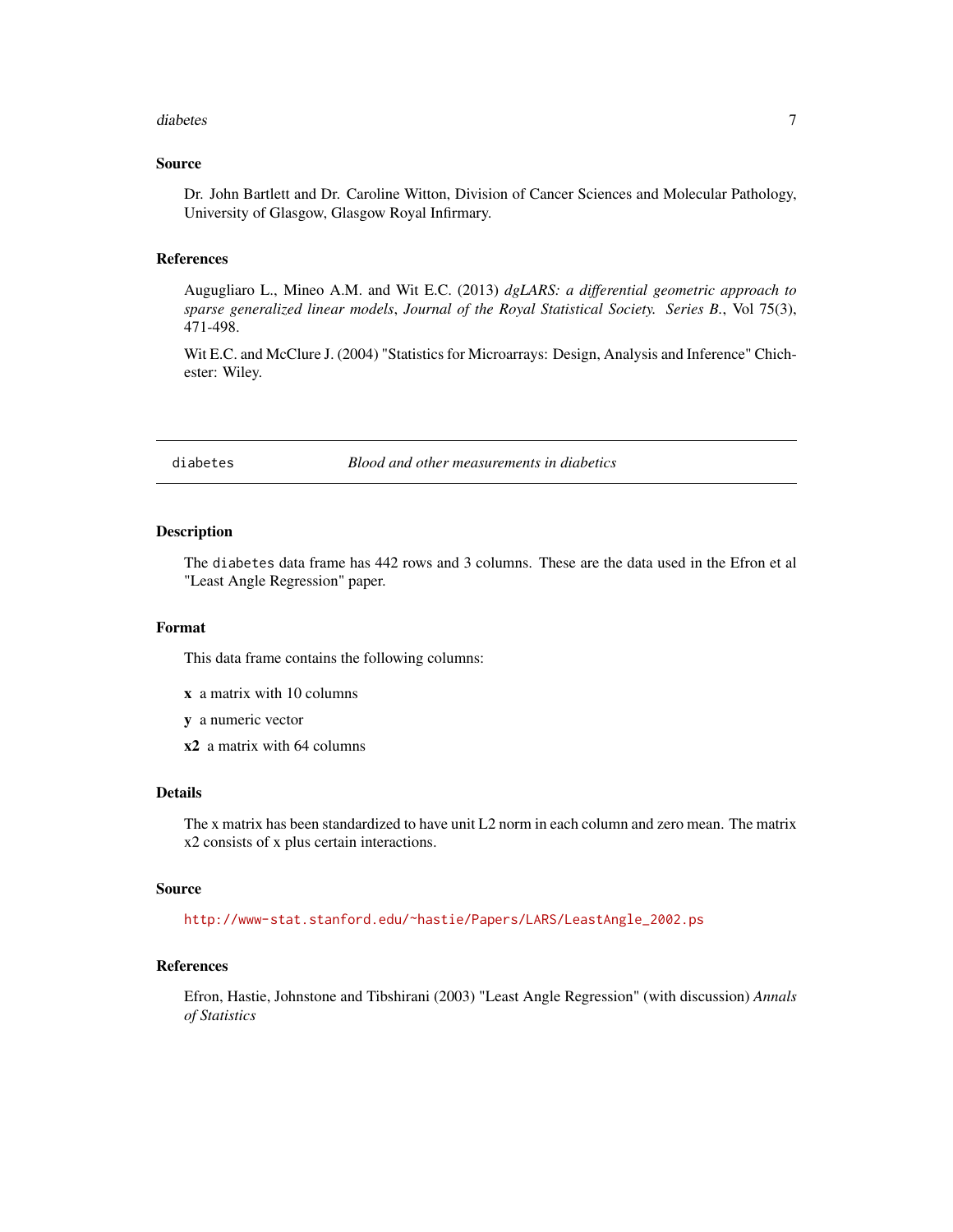<span id="page-7-0"></span>

# Description

Auxiliary function for controlling the islasso model fitting.

# Usage

```
is.control(sigma2 = -1, tol = 1e-04, itmax = 500, stand = TRUE,
 trace = 0, nfolds = 5, seed=NULL, debias = FALSE, adaptive = FALSE,
 b0 = NULL, V0 = NULL, c = -1)
```

| sigma2       | optional. The fixed value of dispersion parameter. If -1 (default) it is estimated<br>from the data                                                                                                                                                                                                       |
|--------------|-----------------------------------------------------------------------------------------------------------------------------------------------------------------------------------------------------------------------------------------------------------------------------------------------------------|
| tol          | tollerance value to declare convergence, dafault to 1e-4                                                                                                                                                                                                                                                  |
| itmax        | maximum number of iterations, default to 500                                                                                                                                                                                                                                                              |
| stand        | if TRUE, the covariates are standardized prior to fitting the model. However the<br>coefficients are always returned on the original scale                                                                                                                                                                |
| trace        | Should the iterative procedure be printed? 0: no printing, $1 =$ compact printing,<br>$2$ = enlarged printing.                                                                                                                                                                                            |
| nfolds       | if lambda is unspecified in islasso, the number of folds to be used to perform<br>cross valdation. Default to 5, and nfolds>2 is allowed. Although nfolds can be<br>as large as the sample size (leave-one-out CV), it is not recommended for large<br>datasets. nfolds is ignored if lambda is supplied. |
| seed         | optional, the seed to be used to split the dataframe and to perform cross valida-<br>tion. Useful to make reproducible the results.                                                                                                                                                                       |
| debias       | experimental, if TRUE, unbiased estimates are also returned.                                                                                                                                                                                                                                              |
| adaptive     | experimental, if TRUE the adaptive LASSO is implemented.                                                                                                                                                                                                                                                  |
| b0           | optional, starting values for the regression coefficients. If NULL, the point esti-<br>mates from glmnet are used.                                                                                                                                                                                        |
| V0           | optional, starting value for the estimates covariance matrix, If NULL, the iden-<br>tity matrix is used.                                                                                                                                                                                                  |
| $\mathsf{C}$ | the weight of the mixture in the induced smoothed lasso. c=-1 means to compute<br>it at each step of the iterative algorithm.                                                                                                                                                                             |
| $\cdot$      | further arguments passed to or from other methods.                                                                                                                                                                                                                                                        |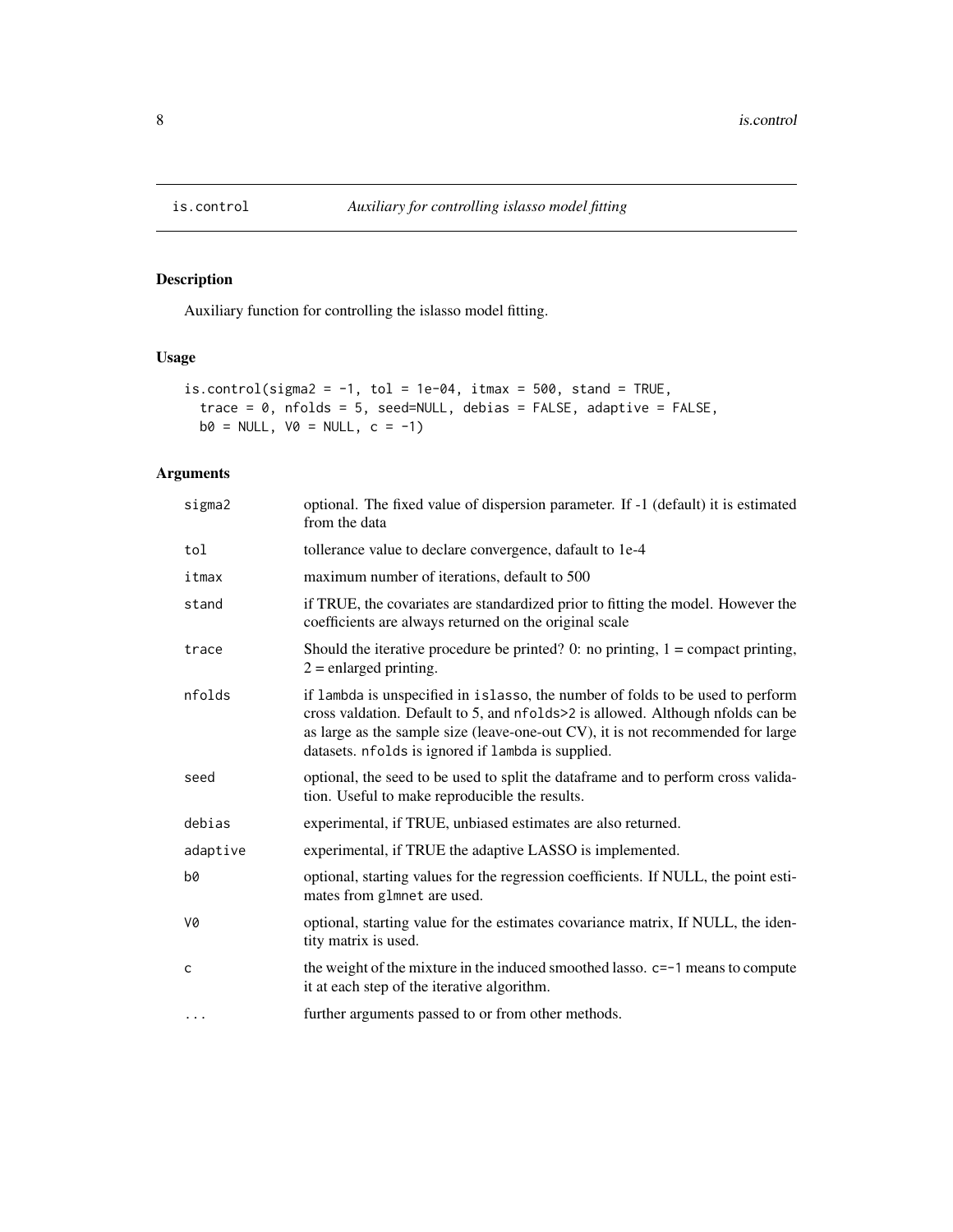<span id="page-8-1"></span><span id="page-8-0"></span>

#### <span id="page-8-2"></span>Description

islasso is used to fit lasso regression models wherein the nonsmooth  $L_1$  norm penalty is replaced by a smooth approximation justified under the induced smoothing paradigm. Simple lasso-type or elastic-net penalties are permitted and Linear, Logistic, Poisson and Gamma responses are allowed.

# Usage

```
islasso(formula, family = gaussian, lambda, alpha=1, data, weights, subset,
       offset, unpenalized, contrasts = NULL, control = is.control())
```

| formula     | an object of class "formula" (or one that can be coerced to that class): the 'usual'<br>symbolic description of the model to be fitted.                                                                                                                                                                                                             |
|-------------|-----------------------------------------------------------------------------------------------------------------------------------------------------------------------------------------------------------------------------------------------------------------------------------------------------------------------------------------------------|
| family      | the assumed response distribution. Gaussian, (quasi) Binomial, (quasi) Poisson,<br>and Gamma are allowed. family=gaussian is implemented with identity<br>link, family=binomial is implemented with logit or probit links, family=poisson<br>is implemented with log link, and family=Gamma is implemented with inverse,<br>log and identity links. |
| lambda      | Value of the tuning parameter in the objective. If missing, the optimal lambda is<br>computed using cv.glmnet.                                                                                                                                                                                                                                      |
| alpha       | The elastic-net mixing parameter, with $0 \le \alpha \le 1$ . The penalty is defined as                                                                                                                                                                                                                                                             |
|             | $(1-\alpha)/2  \beta  _2^2+\alpha  \beta  _1.$                                                                                                                                                                                                                                                                                                      |
|             | alpha=1 is the lasso penalty, and alpha=0 the ridge penalty.                                                                                                                                                                                                                                                                                        |
| data        | an optional data frame, list or environment (or object coercible by as data frame<br>to a data frame) containing the variables in the model. If not found in data, the<br>variables are taken from environment(formula), typically the environment from<br>which islasso is called.                                                                 |
| weights     | observation weights. Default is 1 for each observation.                                                                                                                                                                                                                                                                                             |
| subset      | an optional vector specifying a subset of observations to be used in the fitting<br>process.                                                                                                                                                                                                                                                        |
| offset      | this can be used to specify an a priori known component to be included in the<br>linear predictor during fitting. This should be NULL or a numeric vector of<br>length equal to the number of cases.                                                                                                                                                |
| unpenalized | optional. A vector of integers or characters indicating the covariate coefficients<br>not to penalize. The intercept, if included in the model, is <i>always</i> unpenalized.                                                                                                                                                                       |
| contrasts   | an optional list. See the contrasts.arg of model.matrix.default.                                                                                                                                                                                                                                                                                    |
| control     | a list of parameters for controlling the fitting process (see islasso.control for<br>more details).                                                                                                                                                                                                                                                 |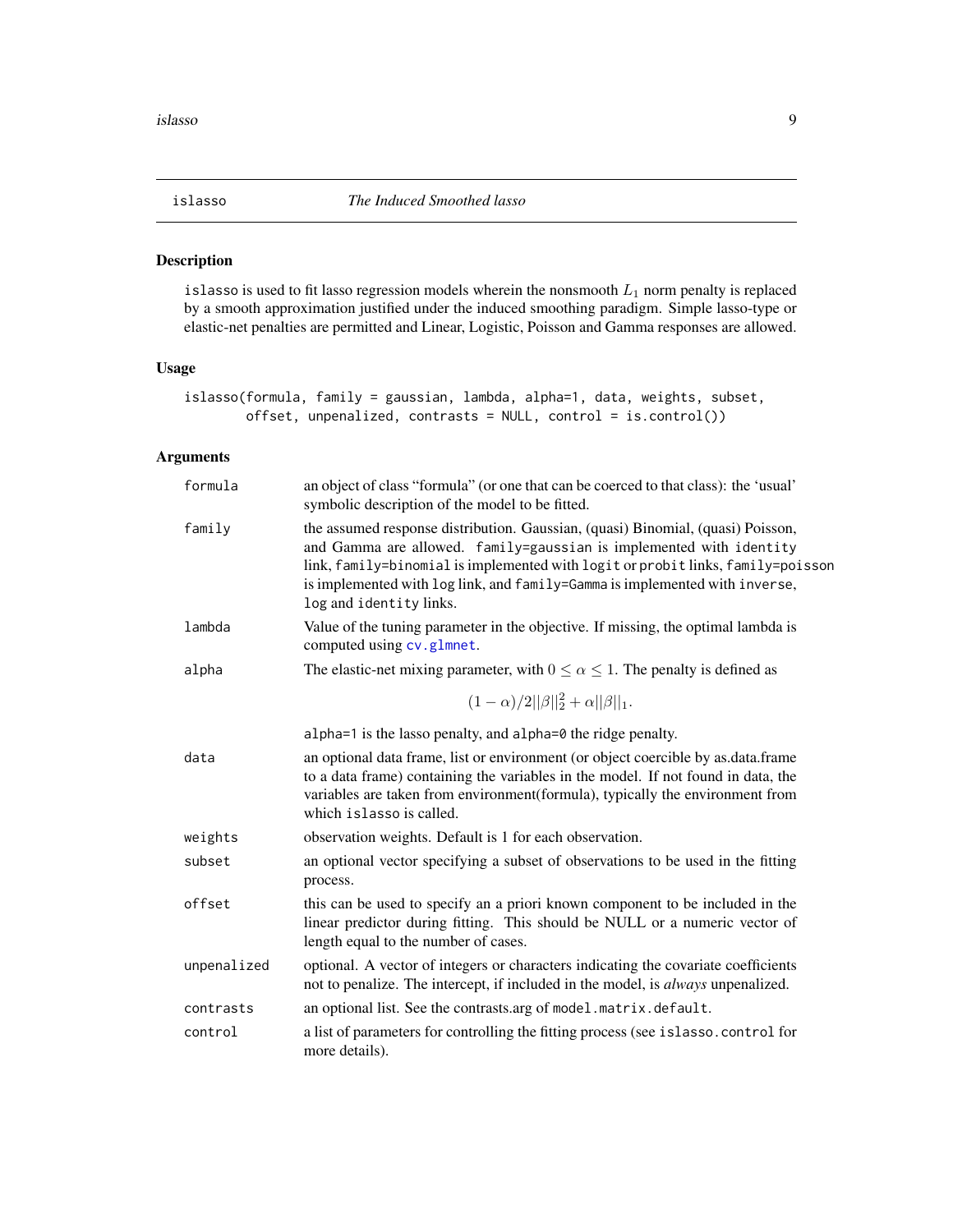# Details

islasso estimates regression models by imposing a lasso-type penalty on some or all regression coefficients. However the nonsmooth  $L_1$  norm penalty is replaced by a smooth approximation justified under the induced smoothing paradigm. The advantage is that reliable standard errors are returned as model output and hypothesis testing on linear combinantions of the regression parameters can be carried out straightforwardly via the Wald statistic. Simulation studies provide evidence that the proposed approach controls type-I errors and exhibits good power in different scenarios.

# Value

|  | 11 S T | νт<br>c |
|--|--------|---------|
|--|--------|---------|

| coefficients                       | a named vector of coefficients                    |
|------------------------------------|---------------------------------------------------|
| se                                 | a named vector of standard errors                 |
| res                                | the working residuals                             |
| fitted.values<br>linear.predictors | the fitted values                                 |
|                                    | the linear predictors                             |
| rank                               | the estimated degrees of freedom                  |
| family                             | the family object used                            |
| deviance                           | the family deviance                               |
| null.deviance                      | the family null deviance                          |
| aic                                | the Akaike Information Criterion                  |
| df.null                            | the degrees of freedom of a null model            |
| phi                                | the estimated dispersion parameter                |
| beta.unbias                        | unbiased coefficients                             |
| se.unbias                          | unbiased standard errors                          |
| internal                           | internal elements                                 |
| control                            | the value of the control argument used            |
| mode1                              | if requested (the default), the model frame used. |
| terms                              | the terms object used.                            |
| contrasts                          | (only where relevant) the contrasts used.         |
| call                               | the matched call                                  |
| formula                            | the formula supplied                              |

# Author(s)

The main function of the same name was inspired by the R function previously implemented by Vito MR Muggeo. Maintainer: Gianluca Sottile <gianluca.sottile@unipa.it>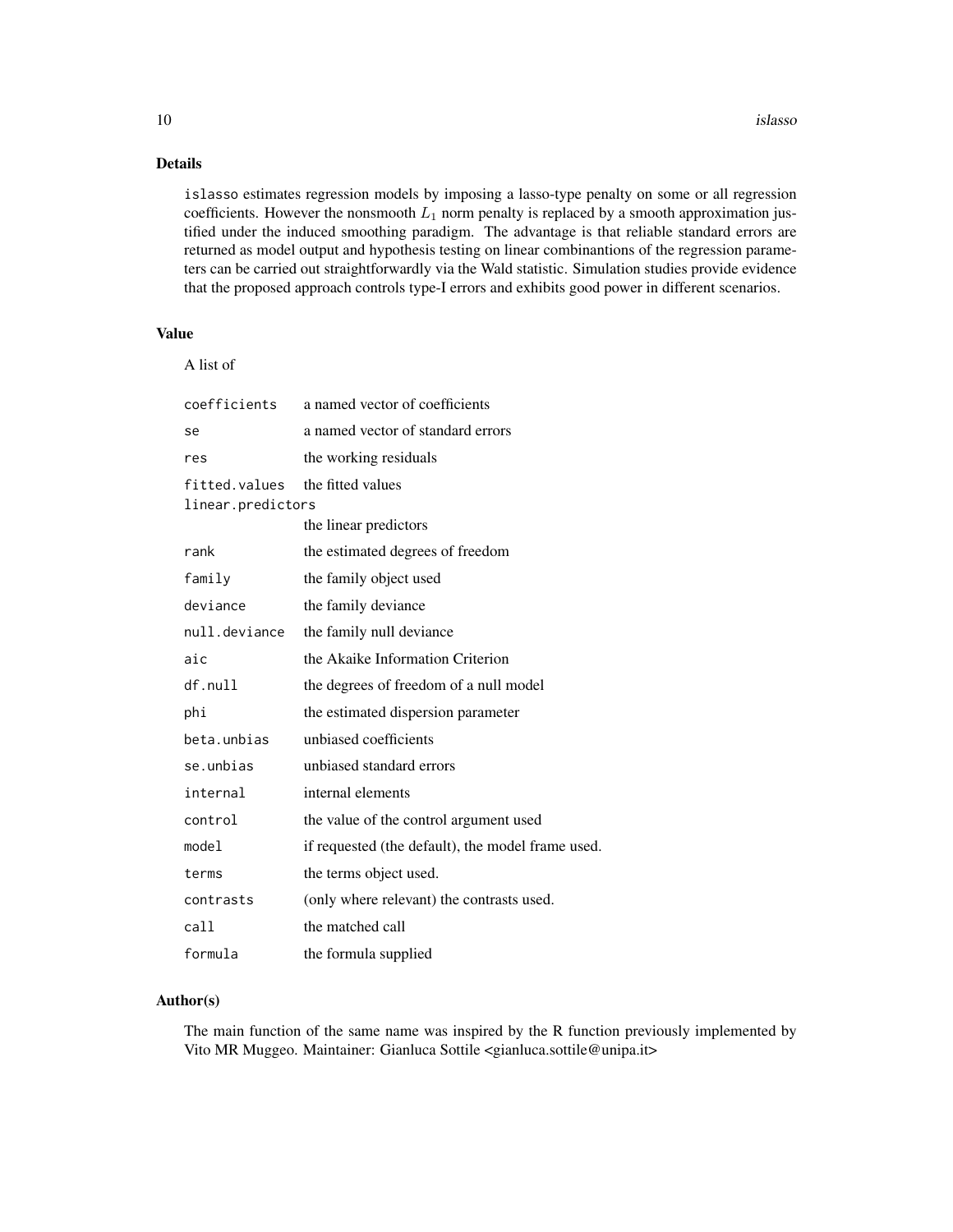#### <span id="page-10-0"></span>islasso 11

#### References

Cilluffo, G, Sottile, G, S, La Grutta, S and Muggeo, VMR (2019). *The Induced Smoothed lasso: A practical framework for hypothesis testing in high dimensional regression*. Statistical Methods in Medical Research, DOI: 10.1177/0962280219842890.

Sottile, G, Cilluffo, G, Muggeo, VMR (2019). *The R package islasso: estimation and hypothesis testing in lasso regression*. Technical Report on ResearchGate. doi:10.13140/RG.2.2.16360.11521.

#### See Also

```
islasso.fit, coef.islasso, summary.islasso, residuals.islasso, AIC.islasso, logLik.islasso,
fitted.islasso, predict.islasso and deviance.islasso methods.
```
# Examples

```
set.seed(1)
n < - 100p <- 100
p1 <- 10 #number of nonzero coefficients
coef.veri <- sort(round(c(seq(.5, 3, l=p1/2), seq(-1, -2, l=p1/2)), 2))
sigma <-1coef <- c(coef.veri, rep(0, p-p1))
X <- matrix(rnorm(n*p), n, p)
eta <- drop(X%*%coef)
##### gaussian ######
mu <- eta
y <- mu + rnorm(n, 0, sigma)
o <- islasso(y~-1+X, family=gaussian)
o
summary(o)
coef(o)
fitted(o)
predict(o, type="response")
plot(o)
residuals(o)
deviance(o)
AIC(o)
logLik(o)
## Not run:
# for the interaction
o <- islasso(y~-1+X[,1]*X[,2], family=gaussian)
##### binomial ######
coef <- c(c(1,1,1), rep(0, p-3))X <- matrix(rnorm(n*p), n, p)
eta <- drop(cbind(1, X)%*%c(1, coef))
```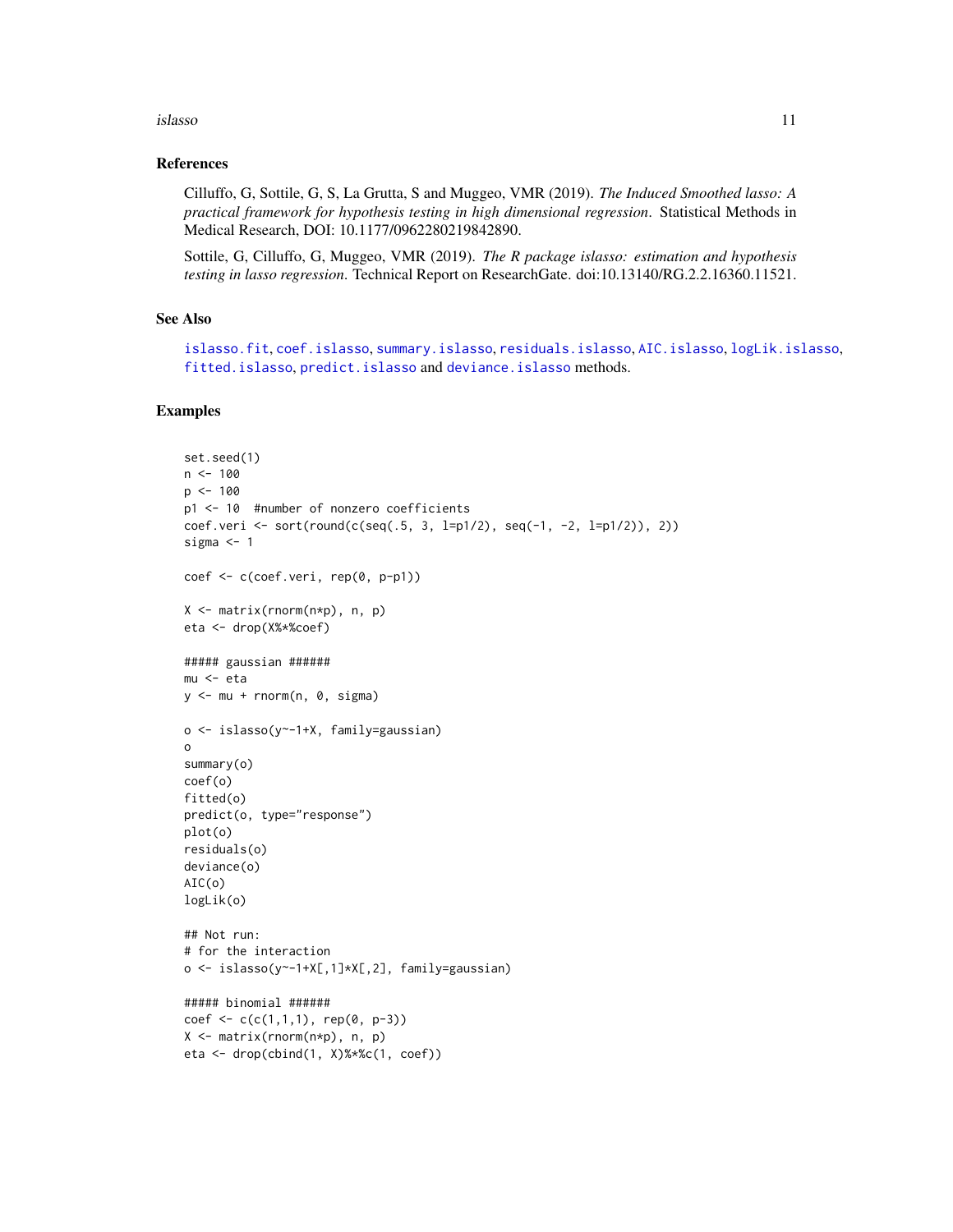```
mu <- binomial()$linkinv(eta)
y <- rbinom(n, 100, mu)
y <- cbind(y, 100-y)
o <- islasso(y~X, family=binomial)
##### poisson ######
coef <- c(c(1,1,1), rep(0, p-3))X <- matrix(rnorm(n*p), n, p)
eta <- drop(cbind(1, X)%*%c(1, coef))
mu <- poisson()$linkinv(eta)
y <- rpois(n, mu)
o <- islasso(y~X, family=poisson)
##### Gamma ######
coef <- c(c(1,1,1), rep(0, p-3))
X <- matrix(rnorm(n*p), n, p)
eta <- drop(cbind(1, X)%*%c(1, coef))
mu <- Gamma(link="log")$linkinv(eta)
shape <-10phi <-1 / shape
y \leq - \text{rgamma}(n, \text{ scale} = mu / \text{ shape}, \text{ shape} = \text{shape})o <- islasso(y~X, family=Gamma(link="log"))
```
## End(Not run)

plot.islasso *Diagnostics plots for Induced Smoothing Lasso Model*

# Description

Diagnostics plots for Induced Smoothing Lasso Model

#### Usage

```
## S3 method for class 'islasso'
plot(x, \ldots)
```

|   | an object of class is lasso, usually, a result of a call to is lasso. |
|---|-----------------------------------------------------------------------|
| . | other graphical parameters for the plot                               |

<span id="page-11-0"></span>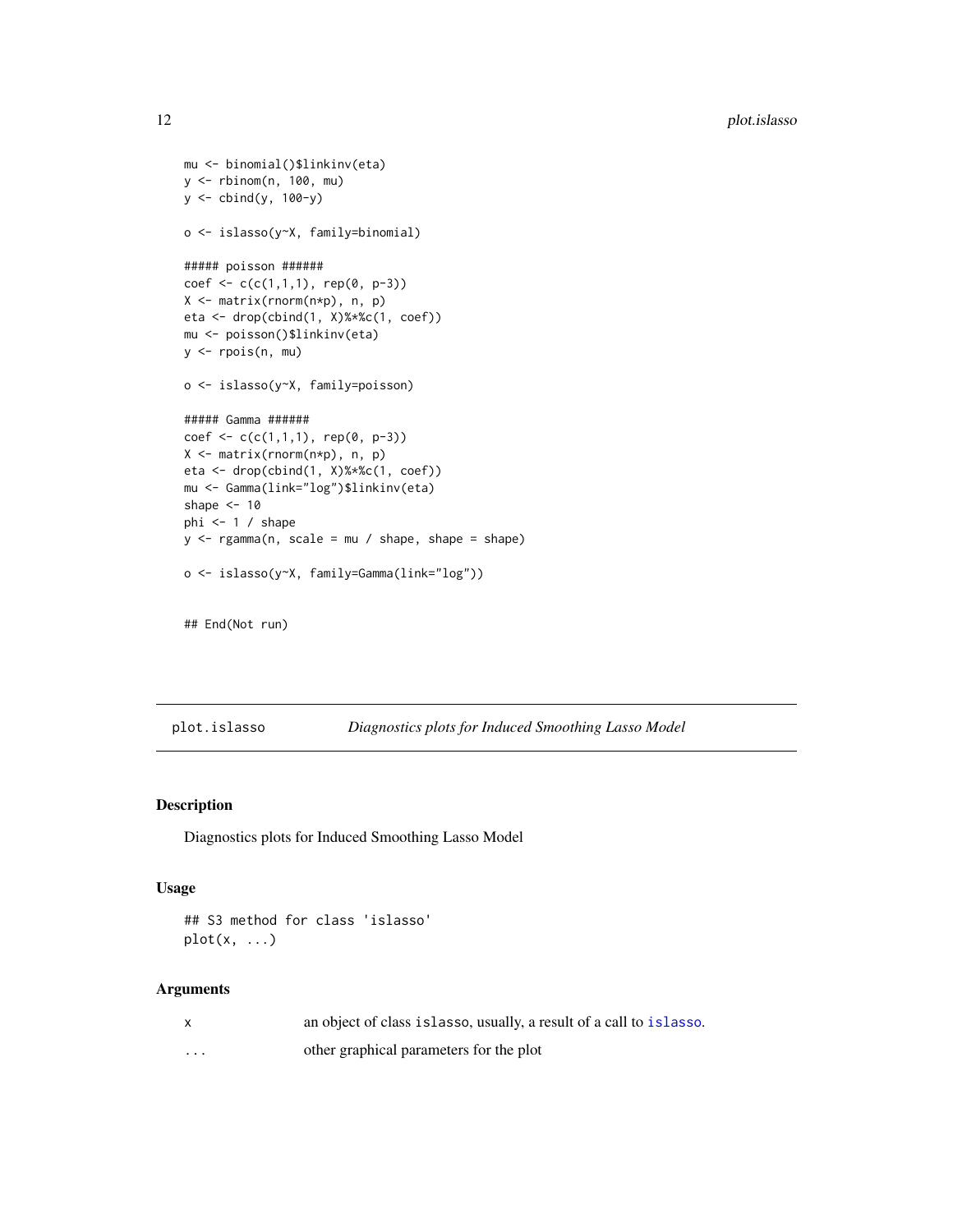# <span id="page-12-0"></span>predict.islasso 13

#### Details

The plot on the top left is a plot of the standard deviance residuals against the fitted values. The plot on the top right is a normal QQ plot of the standardized deviance residuals. The red line is the expected line if the standardized residuals are normally distributed, i.e. it is the line with intercept 0 and slope 1. The bottom two panels are plots of link and variance functions. On the left is squared standardized Pearson residuals against the fitted values. On the right working vector against the linear predictor.

# Examples

```
## Not run:
  set.seed(1)
  n < -100p <- 100
  p1 <- 20 #number of nonzero coefficients
  coef.veri <- sort(round(c(seq(.5, 3, l=p1/2), seq(-1, -2, l=p1/2)), 2))
  sigma <-1coef <- c(coef.veri, rep(0, p-p1))
  X <- matrix(rnorm(n*p), n, p)
  mu <- drop(X%*%coef)
  y <- mu + rnorm(n, 0,sigma)
  lambda < - 2o <- islasso(y~X, family=gaussian, lambda=lambda)
  plot(o)
## End(Not run)
```
<span id="page-12-1"></span>predict.islasso *Prediction method for islasso fitted objects*

# Description

Prediction method for islasso fitted objects

#### Usage

```
## S3 method for class 'islasso'
predict(object, type = c("link", "response",
  "coefficients", "class"), newdata, ...)
```
#### Arguments

object a fitted object of class "islasso".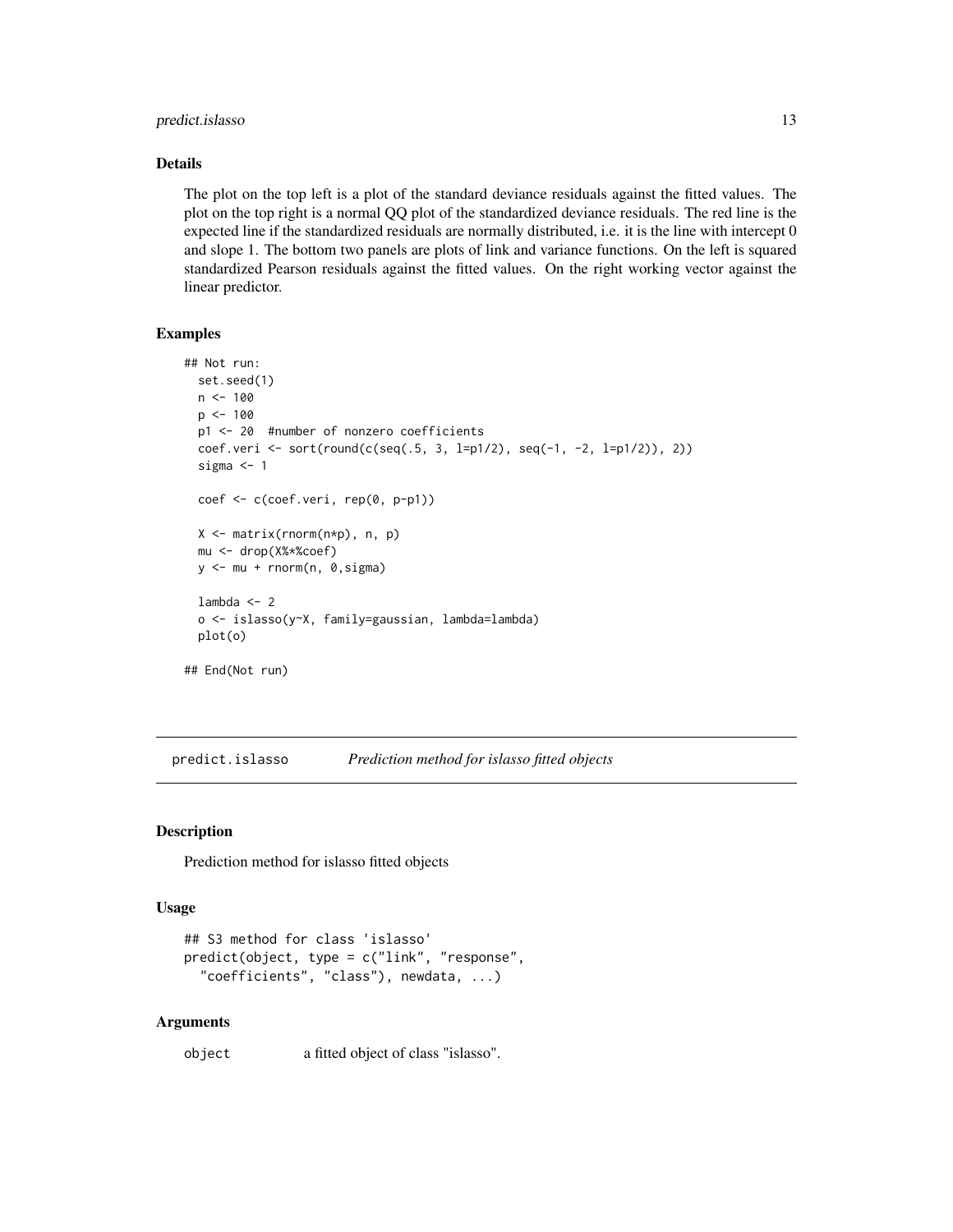<span id="page-13-0"></span>

| type     | the type of prediction required. The default is on the scale of the linear predic-                                                   |
|----------|--------------------------------------------------------------------------------------------------------------------------------------|
|          | tors; the alternative "response" is on the scale of the response variable. Thus                                                      |
|          | for a default binomial model the default predictions are of log-odds (probabili-                                                     |
|          | ties on logit scale) and type = "response" gives the predicted probabilities. The                                                    |
|          | coefficients option returns coefficients. Type "class" applies only to "bino-                                                        |
|          | mial" models, and produces the class label.                                                                                          |
| newdata  | optionally, a data frame in which to look for variables with which to predict. If<br>omitted, the fitted linear predictors are used. |
| $\ddots$ | further arguments passed to or from other methods.                                                                                   |
|          |                                                                                                                                      |

# Value

An object depending on the type argument

# Examples

```
## Not run:
set.seed(1)
n < -100p <- 100
p1 <- 20 #number of nonzero coefficients
coef.veri <- sort(round(c(seq(.5, 3, l=p1/2), seq(-1, -2, l=p1/2)), 2))
sigma <-1coef <- c(coef.veri, rep(0, p-p1))
X <- matrix(rnorm(n*p), n, p)
mu <- drop(X%*%coef)
y <- mu + rnorm(n, 0,sigma)
lambda < - 2o <- islasso(y~X, family=gaussian, lambda=lambda)
predict(o)
###prediction of new dataset
newdata <- matrix(rnorm(n*p), n, p)
predict(o, type="response", newdata=newdata)
## End(Not run)
```
Prostate *Prostate Cancer Data*

### Description

These data come from a study that examined the correlation between the level of prostate specific antigen and a number of clinical measures in men who were about to receive a radical prostatectomy. It is data frame with 97 rows and 9 columns.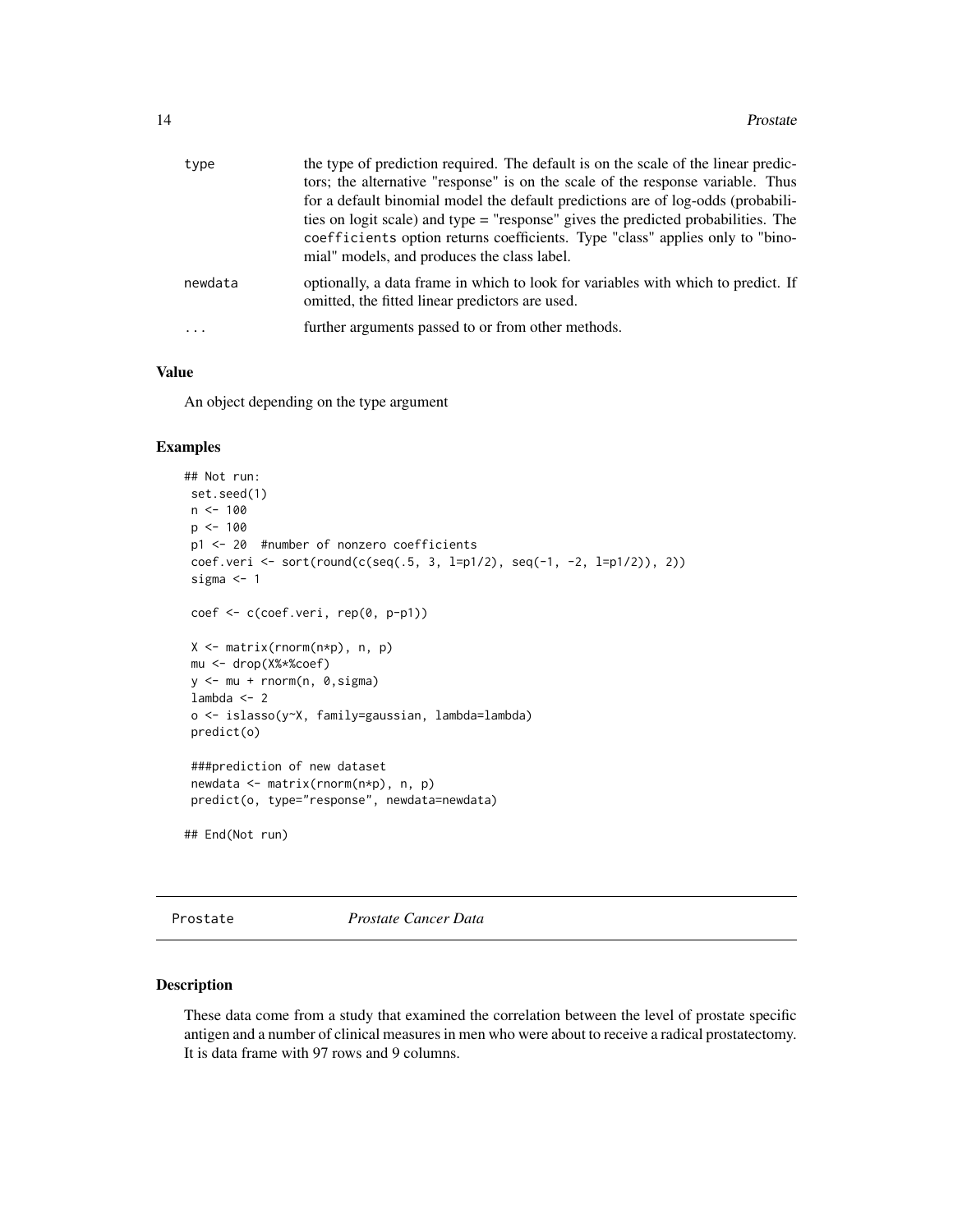#### <span id="page-14-0"></span> $\text{simulXy}$  15

# Usage

data(Prostate)

# Format

The data frame has the following components:

lcavol log(cancer volume) lweight log(prostate weight) age age lbph log(benign prostatic hyperplasia amount) svi seminal vesicle invasion lcp log(capsular penetration) gleason Gleason score pgg45 percentage Gleason scores 4 or 5 lpsa log(prostate specific antigen)

# Source

Stamey, T.A., Kabalin, J.N., McNeal, J.E., Johnstone, I.M., Freiha, F., Redwine, E.A. and Yang, N. (1989)

Prostate specific antigen in the diagnosis and treatment of adenocarcinoma of the prostate: II. radical prostatectomy treated patients, *Journal of Urology* 141(5), 1076–1083.

simulXy *Simulate model matrix and response*

#### Description

Simulate model matrix and response from a specified distribution.

# Usage

```
simulXy(n, p, interc = 0, beta, family = gaussian(), prop =
 0.1, \lim b = c(-3, 3), \lim a = 1, \lim c = 0,
 scale = TRUE, seed, X)
```

| n      | number of observations.                               |
|--------|-------------------------------------------------------|
| p      | total number of covariates in the model matrix.       |
| interc | the model intercept.                                  |
| beta   | the vector of p coefficients in the linear predictor. |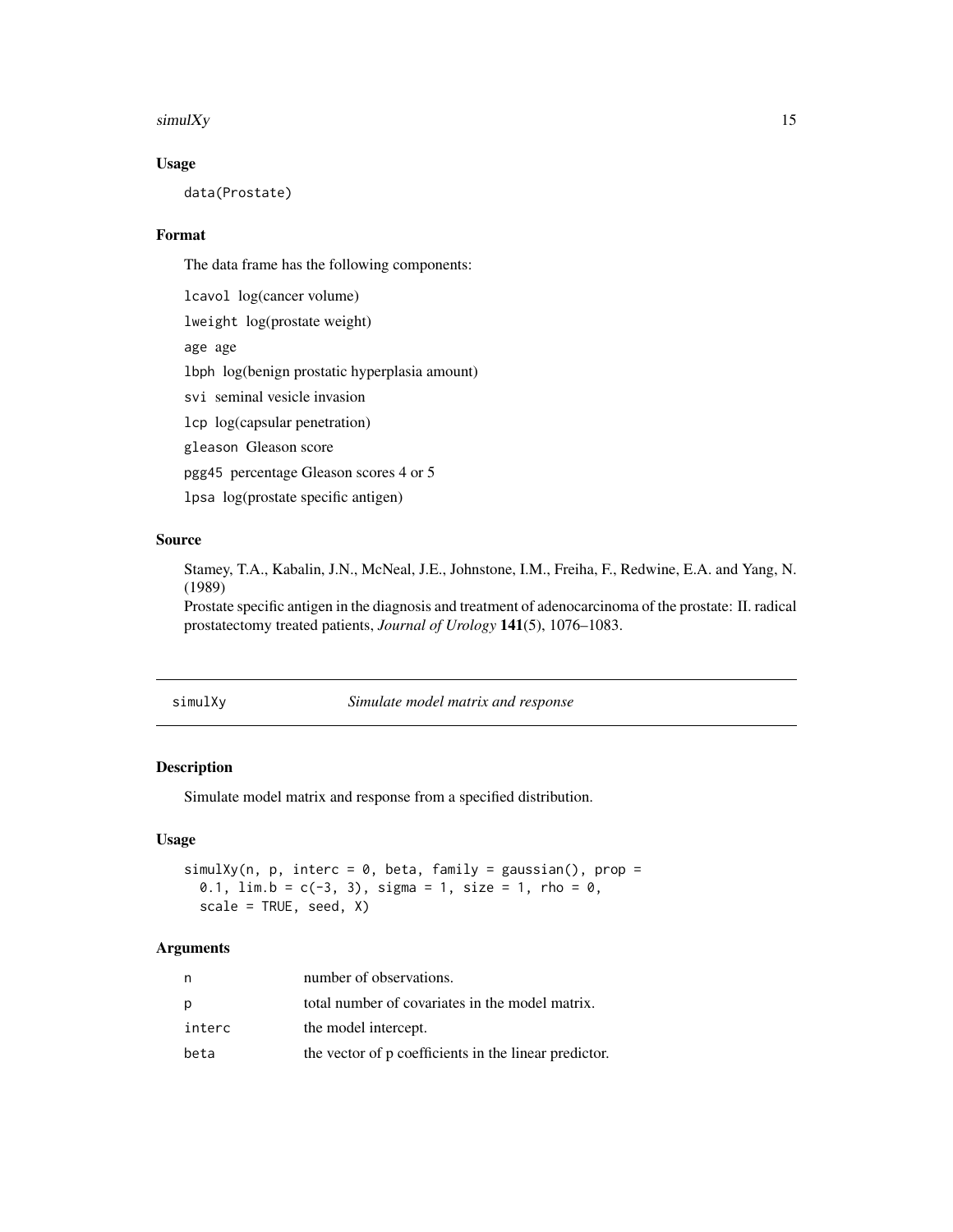<span id="page-15-0"></span>

| family | a description of the error distribution and link function to be used in the model.<br>This can be a character string naming a family function, a family function or<br>the result of a call to a family function. Only gaussian, binomial or poisson are<br>allowed. |
|--------|----------------------------------------------------------------------------------------------------------------------------------------------------------------------------------------------------------------------------------------------------------------------|
| prop   | if beta is missing, prop represent the quote of non-null coefficients out of p.<br>The default is $0.10$ p.                                                                                                                                                          |
| lim.b  | if beta is missing, the coefficients come from uniform variates in lim.b. The<br>default is $(-3,3)$ .                                                                                                                                                               |
| sigma  | if family is 'gaussian', the standard deviation of the response. The default is 1.                                                                                                                                                                                   |
| size   | if family is 'binomial', the number of trials to build the response vector. The<br>default is 1.                                                                                                                                                                     |
| rho    | correlation value to define the variance covariance matrix to build the model<br>matrix, i.e., rho^li-jl i,j = 1,,p and i different from j. The default is 0.                                                                                                        |
| scale  | Should the columns of the model matrix be scaled? The default is TRUE                                                                                                                                                                                                |
| seed   | optional, the seed to generate the data.                                                                                                                                                                                                                             |
| Χ      | optional, the model matrix.                                                                                                                                                                                                                                          |
|        |                                                                                                                                                                                                                                                                      |

# Examples

```
n <- 100
p <- 100
beta <- c(runif(10, -3, 3), rep(0, p-10))
dat <- simulXy(n, p, beta = beta, seed=1234)
```
<span id="page-15-1"></span>summary.islasso *summary method for islasso fitted objects*

# Description

summary method for islasso fitted objects

# Usage

```
## S3 method for class 'islasso'
summary(object, pval = 1, use.t=FALSE, ...)
```

| object | fitted "islasso" object                                                                                                                                                    |
|--------|----------------------------------------------------------------------------------------------------------------------------------------------------------------------------|
| pval   | a threshold p-value value indicating which coefficients should be printed. if<br>pval = 0.10, say, only the variables/coefficients with $p-value \le 0.10$ are<br>printed. |
| use.t  | if TRUE, the p-values are computed using the t-distribution with residual model<br>degrees of freedom                                                                      |
| .      | not used                                                                                                                                                                   |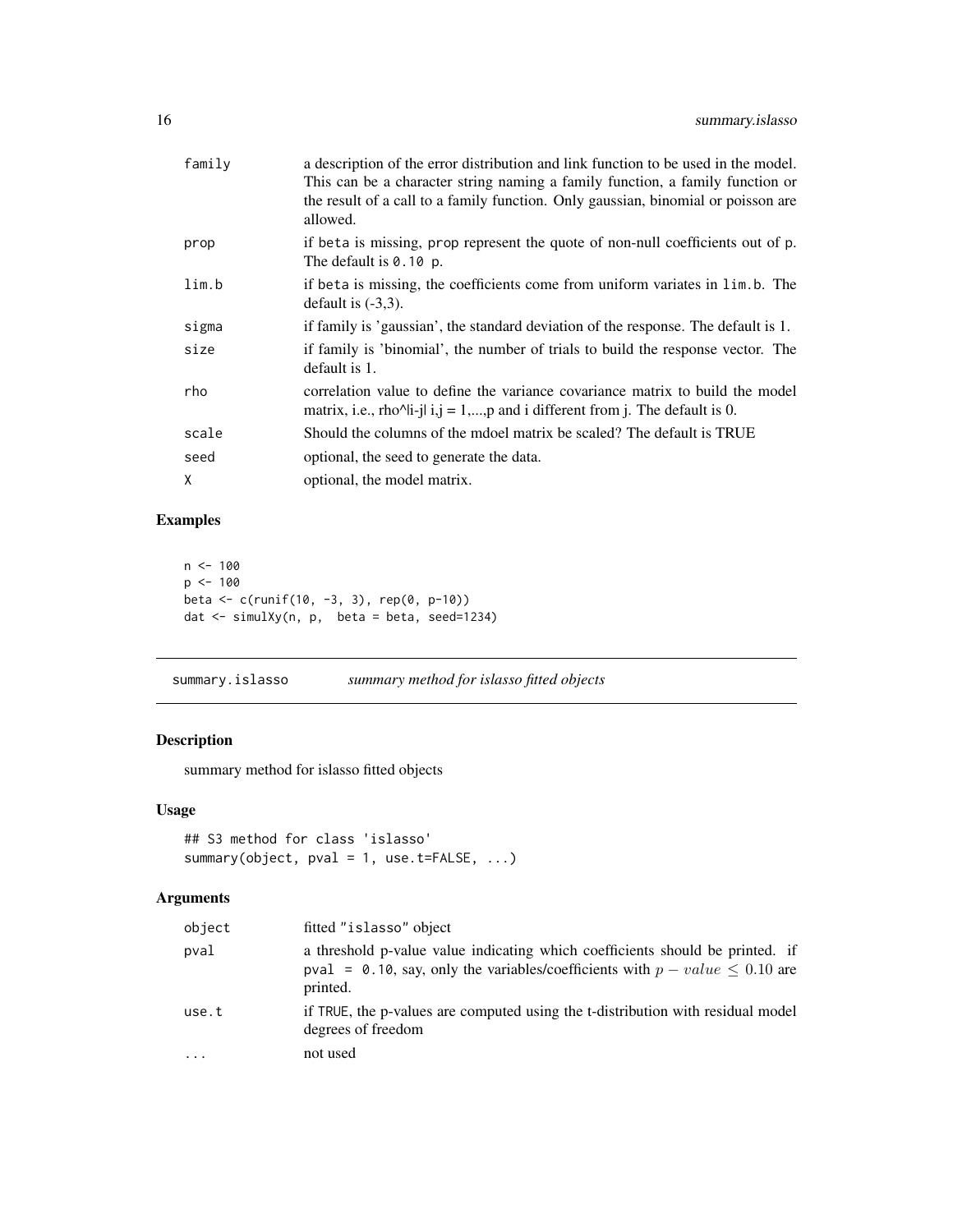# summary.islasso 17

# Examples

## Not run: #continues example from ?islasso summary(o, pval=.1) #print just the "borderline" significant coefficients

## End(Not run)